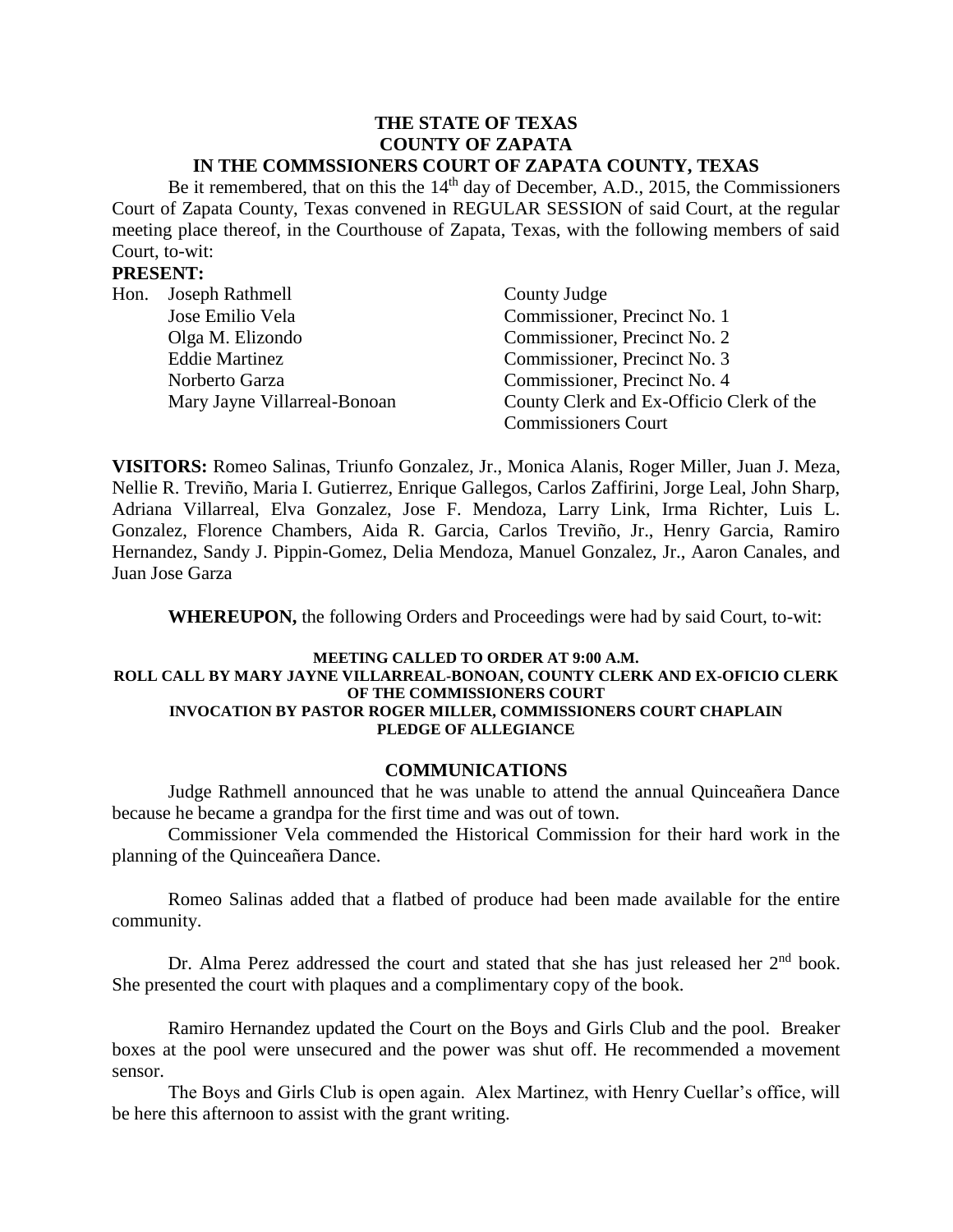The Kid's Café received \$13,000 of the Lupe Martinez fund which will be used to modify the kitchen. Commissioner Vela donated a stove. Mr. Hernandez was promoted to Chief Executive Officer. The club was awarded a grant of \$20,000.00.

### **ORDER APPROVING COMMISSIONERS COURT MINUTES OF OCTOBER 13, 2015**

Motion was made by Judge Rathmell, seconded by Commissioner Vela, to approve Commissioners Court Minutes of October 13, 2015 as presented by Mary Jayne Villarreal-Bonoan, County Clerk and Ex-Officio Clerk of Commissioners Court.

The above motion, being put to a vote, was approved by the affirmative vote of all members of the Court.

### **ORDER APPROVING INVOICES**

Motion was made by Commissioner Martinez, seconded by Commissioner Garza, to approve invoices as presented by Triunfo Gonzalez.

The above motion, being put to a vote, was approved by the affirmative vote of all members of the Court.

### **ORDER APPROVING TREASURER'S REPORT**

Motion was made by Commissioner Vela, seconded by Commissioner Garza, to approve Treasurer's Report as requested by Hon. Romeo Salinas, County Treasurer.

The above motion, being put to a vote, was approved by the affirmative vote of all members of the Court.

### **ORDER APPROVING CHECKS ISSUED**

Motion was made by Commissioner Vela, seconded by Commissioner Garza, to approve checks issued as requested by Hon. Romeo Salinas, County Treasurer.

The above motion, being put to a vote, was approved by the affirmative vote of all members of the Court.

### **TAX / ASSESSOR COLLECTOR'S REPORT**

Luis L. Gonzalez, Tax Assessor/Collector, reported collections of Motel-Hotel Tax in an amount of \$14,374.88 and tax collections in an amount of \$3,675,314.07.

### **UPDATE ON LAREDO MEDICAL CLINIC**

Carlos Zaffirini introduced Mr. Gallegos. He stated that they have been in operation since 2012. They have suffered significant budget cuts. Hours of operation will be changed from 24 hours to 8 a.m. to 8 p.m. commencing on December 26. Nurse practitioners will be available. Commissioner Vela stated that constituents have concerns with the clinic not being open 24 hours. Commissioner Martinez asked for a report in order to have a better understanding of what revenues are coming in.

### **PRESENTATION ON SEEKING QUALIFIED RETAIL ELECTRIC PROVIDERS (REPs) FOR ELECTRIC SERVICE TO THE COUNTY OF ZAPATA**

Mr. Briseño gave a presentation on seeking qualified Retail Electric Providers (REPs) for electric service to the County of Zapata. He stated that he is a local and is readily available. Mr. Briseño indicated that wholesale programs are cheaper than retail rates. The court was presented with a revised Forward Budget Report showing usage, commodity rate, and projected electricity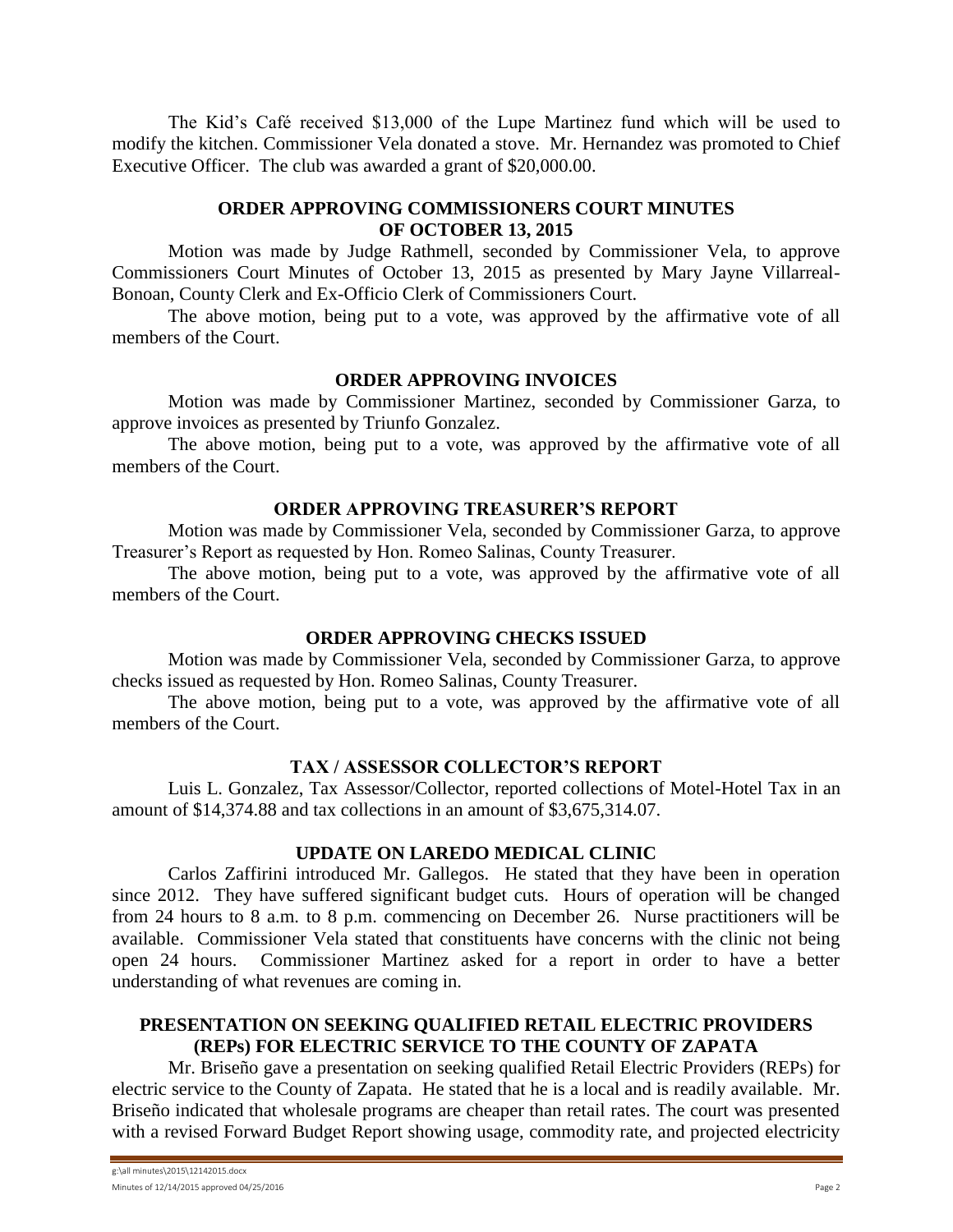costs based on consumption patterns. The report shows current contracted rate through the end of 2016 and projected a lower rate for 2017-2019 with GLO-Cavello. (Report is attached for the record.)

### **ORDER APPROVING ACQUISITION OF ESTIMATE ON EXPANSION OF ELECTRICAL POWER TO LANDFILL SITE**

Motion was made by Commissioner Vela, seconded by Commissioner Garza, to approve the acquisition of an estimate on expansion of electrical power to landfill site as requested by Hon. Joseph Rathmell, County Judge.

The above motion, being put to a vote, was approved by the affirmative vote of all members of the Court.

### **NO ACTION WAS TAKEN ON THE FOLLOWING ITEM:**

To approve the rescheduling of the December 28, 2015 Commissioners Court meeting as requested by Hon. Joseph Rathmell, County Judge.

### **ORDER APPROVING FISCAL YEAR 2014 SINGLE AUDIT BY CANALES, GARZA, & BAUM, PLLC**

Motion was made by Commissioner Martinez, seconded by Commissioner Garza, to approve the Fiscal Year 2014 Single Audit by Canales, Garza & Baum, PLLC as requested by Triunfo Gonzalez, County Auditor.

The above motion, being put to a vote, was approved by the affirmative vote of all members of the Court.

### **UPDATE AND DISCUSSION REGARDING COUNTY EMPLOYEES OVERTIME PAY AND COMPENSATORY TIME AS INSTRUCTED BY TAC STAFF**

Romeo Salinas gave the court an update and discussion regarding county employees overtime pay and compensatory time as instructed by the TAC Staff on their last visit providing a special training workshop as requested by Hon. Jose E. Vela, Commissioner Pct. 1.

### **ORDER ACCEPTING RETIREMENT OF DAVID GONZALEZ**

Motion was made by Commissioner Martinez, seconded by Commissioner Vela, to accept the retirement of David Gonzalez from the Special Road & Bridge Department Pct.4, 15- 014 slot #5, effective 11/30/2015 as requested by Hon. Norberto Garza, Commissioner, Pct. 4.

The above motion, being put to a vote, was approved by the affirmative vote of all members of the Court.

### **ORDER APPROVING PERSONNEL CHANGES AS REQUESTED BY COMMISSIONER GARZA**

Motion was made by Commissioner Martinez, seconded by Commissioner Garza, to approve the following personnel changes:

Promote Baldomero Flores, Jr. to Crew Leader 15-014-slot [#5 at \\$13.59 per hour.](mailto:#5@$13.59/hr)

Promote Raul Ontiveros to Asst. Crew Leader, 15-014-slot #1 at \$12.59 per hour.

as requested by Hon. Norberto Garza, Commissioner, Pct. 4.

The above motion, being put to a vote, was approved by the affirmative vote of all members of the Court.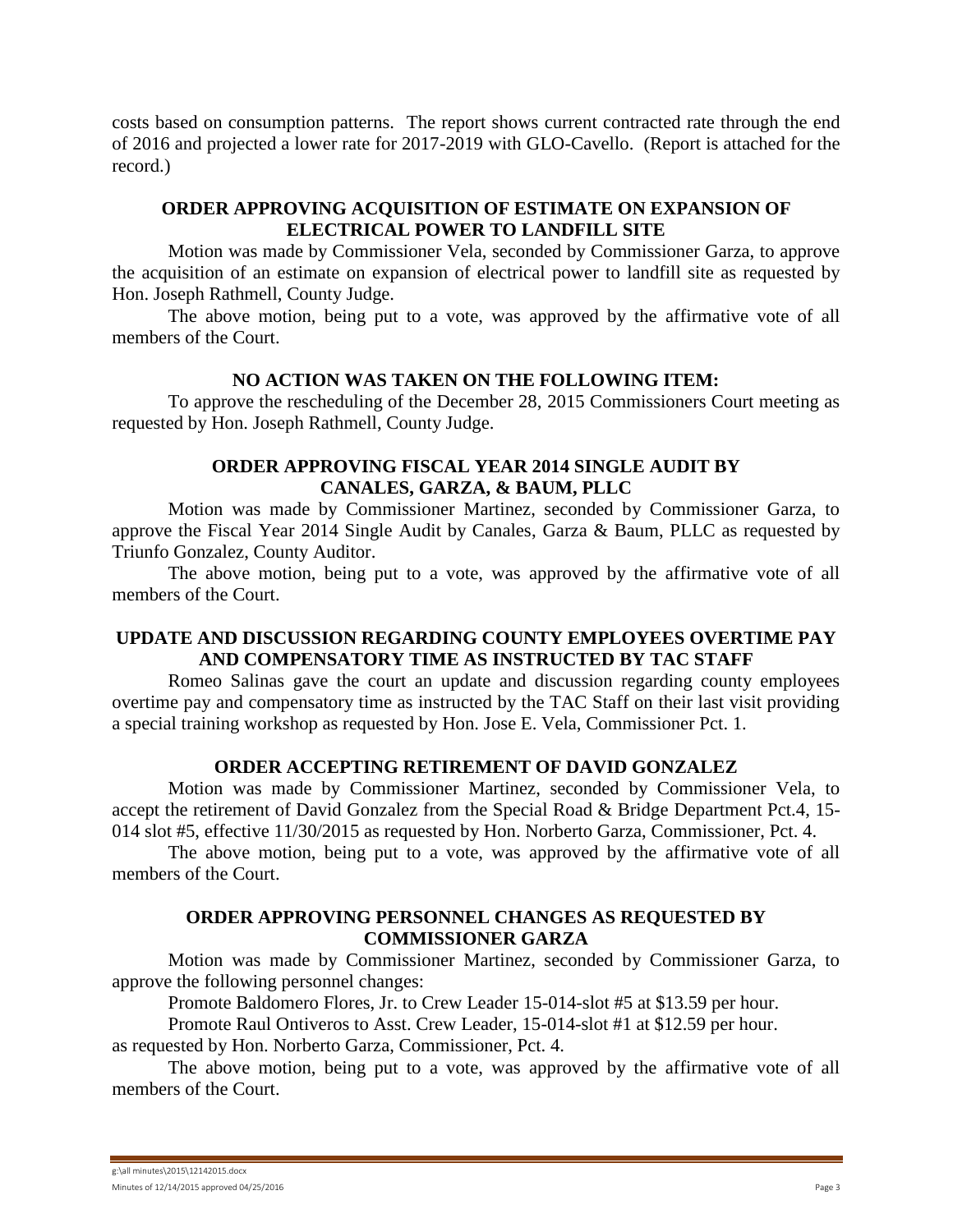#### **ORDER APPROVING THE ADDITION OF 19 ELECTED OFFICIALS TO THE WORKERS COMPENSATION POLICY WITH TEXAS ASSOCIATION OF COUNTIES**

Motion was made by Commissioner Vela, seconded by Commissioner Martinez, to approve the addition of 19 Elected Officials to the Workers Compensation policy with the Texas Association of Counties, for the annual amount of \$3,995, effective January 1, 2016, as requested by Romeo Salinas, County Treasurer.

The above motion, being put to a vote, was approved by the affirmative vote of all members of the Court.

### **ORDER AUTHORIZING ZAPATA COUNTY AUDITOR TO SOLICIT REQUEST FOR QUALIFICATIONS ("RFQ") NO 2015-001 FOR DESIGN BUILD SERVICES FOR PHASE III REMEDIATION WORK AT ZAPATA COUNTY COURTHOUSE**

Motion was made by Commissioner Vela, seconded by Commissioner Garza, to authorize Zapata County Auditor to solicit Request for Qualification ("RFQ") No. 2015-001 for Design Build Services for Phase III remediation work at the Zapata County Courthouse as requested by Triunfo Gonzalez, County Auditor.

The above motion, being put to a vote, was approved by the affirmative vote of all members of the Court.

### **ORDER APPROVING PURCHASE OF USED 2001 CHEVROLET PICKUP FOR PURCHASE PRICE OF \$4,700 FUNDING TO BE OBTAINED FROM WASTE WATERLINE**

Motion was made by Commissioner Garza, seconded by Commissioner Elizondo, to approve the purchase of a used 2001 Chevrolet pickup for purchase price of \$4,700.00, funding to be obtained from the waste waterline item (08-1002-336) as requested by Carlos Treviño Jr., Water Plant Manager.

The above motion, being put to a vote, was approved by the affirmative vote of all members of the Court.

### **ORDER APPROVING HIRING OF ROBERTO RAMIREZ, JR. FOR POSITION OF WASTE WATER OPERATOR TRAINEE**

Motion was made by Commissioner Garza, seconded by Commissioner Vela, to approve the hiring of Roberto Ramirez Jr. for the position of waste water operator trainee. Mr. Ramirez will occupy slot #8 at a starting salary of \$10.25 per hour as requested by Carlos Treviño Jr., Water Plant Manager.

The above motion, being put to a vote, was approved by the affirmative vote of all members of the Court.

### **ORDER ACCEPTING RESIGNATION OF IVAN GARZA AND ALLOW FIRE CHIEF TO HIRE A FIRE FIGHTER/PARAMEDIC OR PARAMEDIC**

Motion was made by Commissioner Martinez, seconded by Commissioner Garza, to accept the resignation of Ivan Garza and allow Fire Chief to hire a Fire Fighter/Paramedic or Paramedic as requested by Chief J.J. Meza, Fire Chief.

The above motion, being put to a vote, was approved by the affirmative vote of all members of the Court.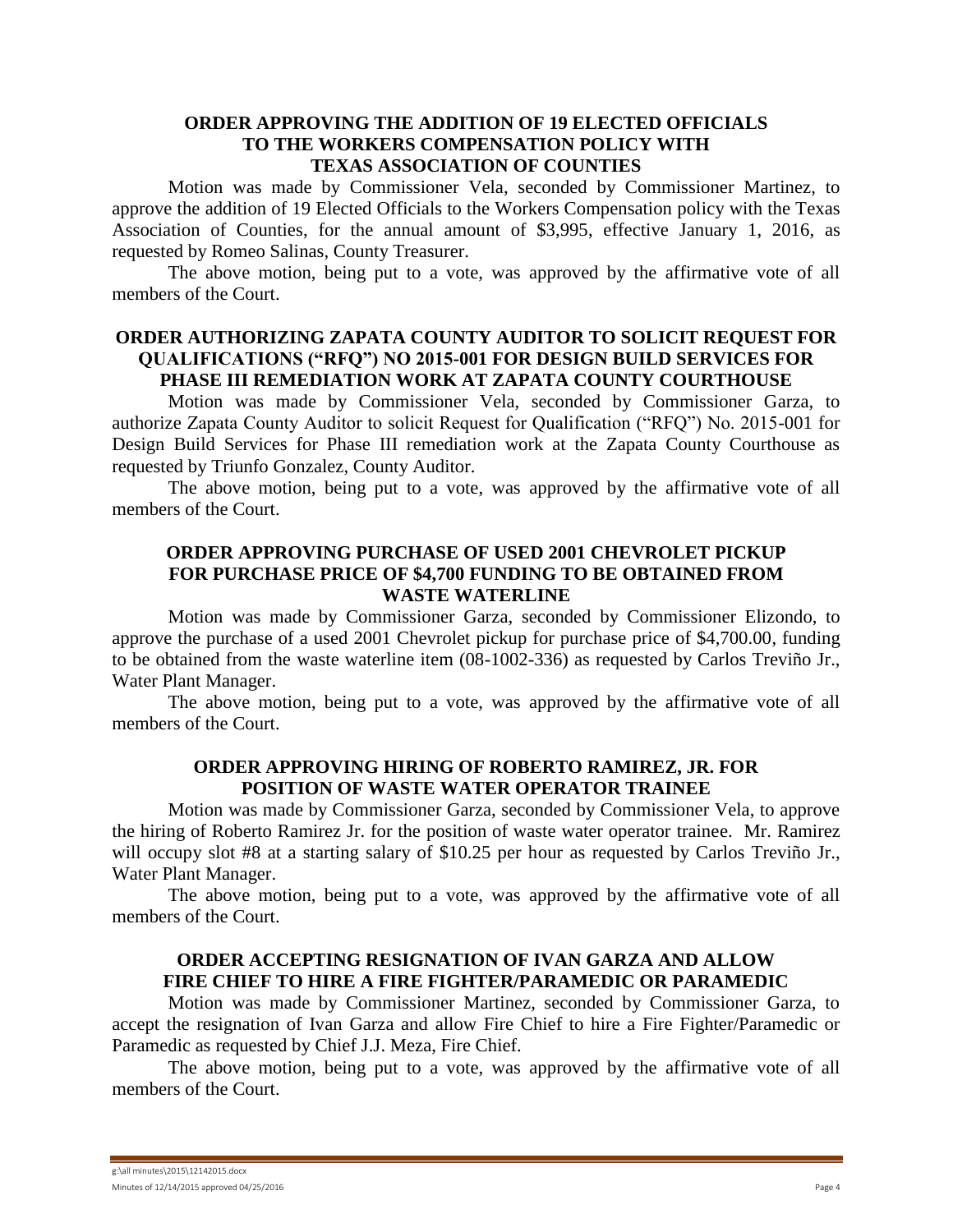#### **THE FOLLOWING ITEMS WERE DISCUSSED IN EXECUTIVE SESSION:**

Discussion and possible action to approve Memorandum of Understanding with Siesta Shores WCID to assist with temporary funding while the District applies for insurance, grants and loans to repay temporary funding from Catastrophic Fund as requested by Manuel Gonzalez, Premier Engineering.

Consultation with attorney and possible action to enter into possible negotiations on the land where the Gateway Clinic is situated as requested by Hon. Joseph Rathmell, County Judge.

Consultation with County Attorney and possible action to address property damage caused to a home as a result of an alleged Zapata County water leak as requested by Nellie R. Treviño, Personnel Manager.

### **ORDER APPROVING LINE ITEM TRANSFERS**

Motion was made by Commissioner Garza, seconded by Commissioner Martinez, to approve the following line item transfer:

|                | <b>IDEPARTMENT</b>        | <b>TEINE-ITEMA</b> | <b>FUND</b>               | <b>AMOUNT</b> |
|----------------|---------------------------|--------------------|---------------------------|---------------|
| $F_{\rm ROM}:$ | ZAPATA CO. BRANCH LIBRARY | $10-651-310$       | <b>OFFICE SUPPLIES</b>    | \$1,500.00    |
| TO:            | ZAPATA CO. PUBLIC LIBRARY | $10-650-463$       | <b>BOOKS</b>              | \$1,500.00    |
| <b>FROM:</b>   | ZAPATA CO. BRANCH LIBRARY | $10-651-463$       | <b>REPAIR MAINTENANCE</b> | \$1,000.00    |
| TO:            | ZAPATA CO. PUBLIC LIBRARY | $10-650-463$       | <b>BOOKS</b>              | \$1,000.00    |

as requested by Aida R. Garcia, Library Director.

The above motion, being put to a vote, was approved by the affirmative vote of all members of the Court.

### **MOTION WAS MADE BY COMMISSIONER GARZA, SECONDED BY COMMISSIONER VELA, TO ENTER INTO EXECUTIVE SESSION**

### **MOTION WAS MADE BY COMMISSIONER GARZA, SECONDED BY COMMISSIONER MARTINEZ, TO RETURN TO REGULAR SESSION**

### **ORDER APPROVING MEMORANDUM OF UNDERSTANDING WITH SIESTA SHORES WCID TO ASSIST WITH TEMPORARY FUNDING WHILE THE DISTRICT APPLIES FOR INSURANCE, GRANTS AND LOANS TO REPAY TEMPORARY FUNDING FROM CATASTROPHIC FUND AND PAY INVOICES DUE**

Motion was made by Commissioner Vela, seconded by Commissioner Martinez, to approve Memorandum of Understanding with Siesta Shores WCID to assist with temporary funding while the District applies for insurance, grants and loans to repay temporary funding from Catastrophic Fund and pay invoices due as requested by Manuel Gonzalez, Premier Engineering.

The above motion, being put to a vote, was approved by the affirmative vote of all members of the Court.